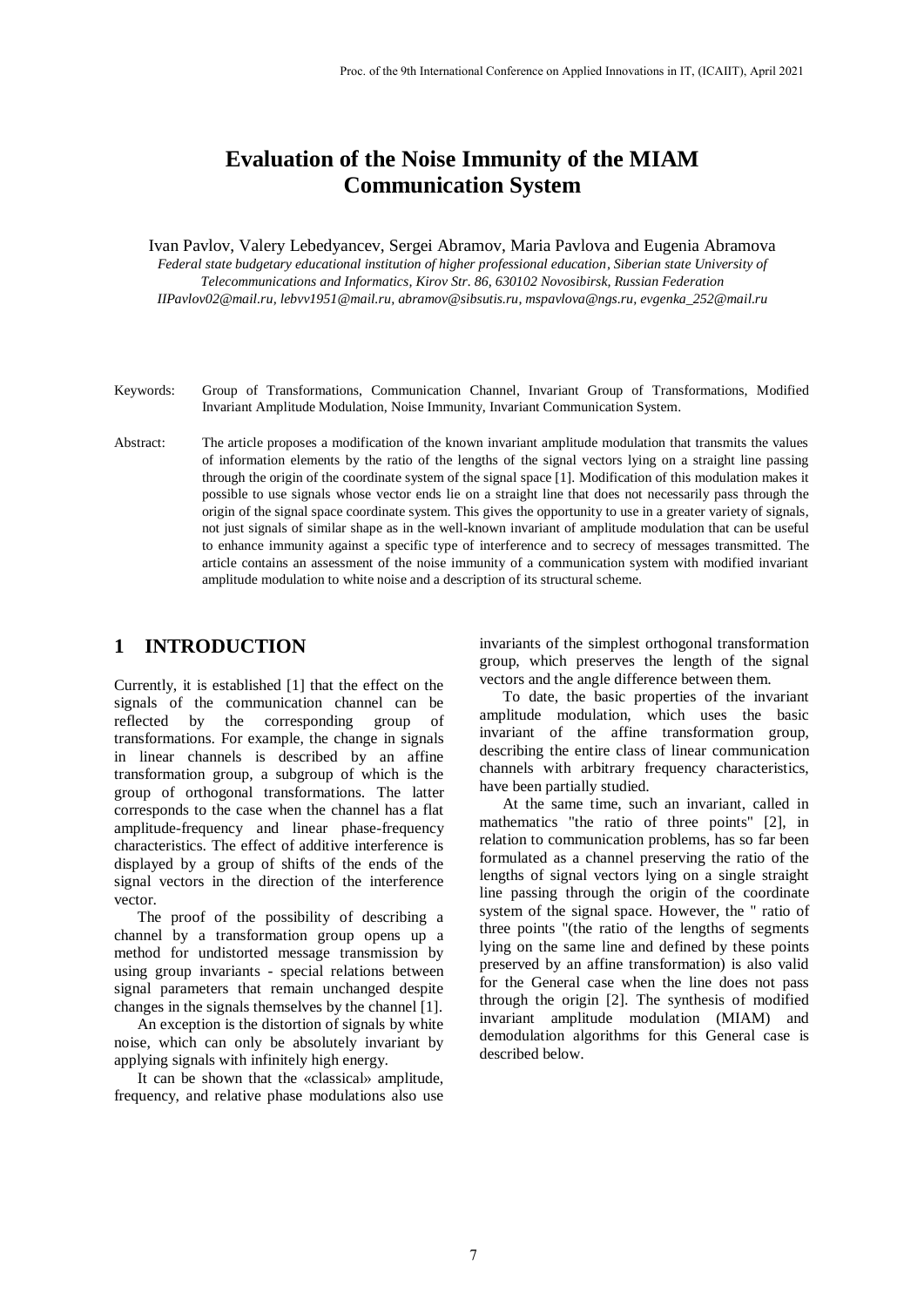## **2 SYNTHESIS OF MODIFIED INVARIANT AMPLITUDE MODULATION AND DEMODULATION**

Below, in order to provide greater clarity of the synthesis procedure, a two-dimensional signal space is used, the coordinate axes of which correspond to some orthonormal basis functions of time. For example, the Kotelnikov functions  $\varphi_1(t)$  and  $\varphi_2(t)$ , which differ in the time shift that ensures their orthogonality. In this case, the signals can be represented by two time counts, the values of which set the coordinates of the ends of the signal vectors in a two-dimensional signal space (Figure 1).



Figure 1: The scheme is an affine transformation of the input signals at the output signals for the modified invariant amplitude modulation.

Figure 1 on the left shows a straight line that occupies a general position and does not pass through the origin of the coordinate systems of the signal space. Points *A*, *B*, and *C* define the ends of the three input vectors  $S_1$ ,  $S_2$  and  $S_3$ .

As mentioned above, the transformation of input signals into output signals is described by an affine transformation group. In the Figure 1 the dotted lines represent the scheme of affine transformation of the ends of the input signal vectors into the ends of the corresponding output signal vectors  $\overline{S}'_1$ ,  $\overline{S}'_2$  and  $\overline{S}'_3$ . One of the possible forms of writing the affine transformation invariant in the form of the "threepoint relation" in this example has the following form (1) and (2).

form (1) and (2).  
\n
$$
J = \frac{BC}{AB} = \frac{B'C'}{A'B'} = \frac{\left|\overline{S}_3 - \overline{S}_2\right|}{\left|\overline{S}_2 - \overline{S}_1\right|} = \frac{\left|\overline{S}_3' - \overline{S}_2'\right|}{\left|\overline{S}_2' - \overline{S}_1'\right|}. \tag{1}
$$

Such an invariant entry is also possible

Such an invariant entry is also possible  
\n
$$
J = \frac{AC}{AB} = \frac{A'C'}{A'B'} = \frac{|\overline{S}_3 - \overline{S}_1|}{|\overline{S}_2 - \overline{S}_1|} = \frac{|\overline{S}_3' - \overline{S}_1'|}{|\overline{S}_2' - \overline{S}_1'|}. \tag{2}
$$

We assume that in (1)  $S_I(t)$  and  $S_2(t)$  perform the role of so-called "reference signals", and  $S_3(t)$  – informational  $S_i(t)$ . In this case, the modified invariant amplitude modulation (MIAM) algorithm can be obtained from (1) - the algorithm modulation *А* (3):

$$
\overline{S}_i = J_i \left( \overline{S}_2 - \overline{S}_1 \right) + \overline{S}_2, \tag{3}
$$

where:

 $J_i$  - value of the transmitted information element;

 $S_i$  - the vector of the information signal  $S_i(t)$ , which together with the reference signals  $S_l(t)$  and  $S_2(t)$  transmits the value of the information element *Ji*;

*i* - number of the time interval during which the value of the information element  $J_i$  is transmitted.

From (1) and Figure 1 follows the algorithm demodulation *A* (4):

$$
\hat{J}_i = \frac{\left| \hat{\vec{S}}_i' - \hat{\vec{S}}_2' \right|}{\left| \hat{\vec{S}}_2' - \hat{\vec{S}}_1' \right|} \quad . \tag{4}
$$

Here, the  $\wedge$  sign indicates the estimates of the value  $J_i$  at the output of the demodulator and the vectors  $\hat{S}_1'$ ,  $\hat{S}_2'$  and  $\hat{S}_3'$  at the input of the demodulator.

Expression (2) gives other equivalent modulation and demodulation algorithms - the algorithm modulation *B* (5) and the algorithm demodulation *B* (6):

$$
\overline{S}_i = J_i(\overline{S}_2 - \overline{S}_1) + \overline{S}_1, \tag{5}
$$

$$
\hat{J}_i = \frac{\left| \hat{\vec{S}}_i' - \hat{\vec{S}}_1' \right|}{\left| \hat{\vec{S}}_2' - \hat{\vec{S}}_1' \right|}.
$$
\n(6)

### **3 ESTIMATION OF NOISE IMMUNITY OF MODIFIED INVARIANT AMPLITUDE MODULATION TO WHITE NOISE**

Let us denote the modules of the difference vectors for brevity  $|\hat{\vec{S}}'_i - \hat{\vec{S}}'_i|$ ,  $|\hat{\vec{S}}'_i - \hat{\vec{S}}'_2|$  and  $|\hat{\vec{S}}'_2 - \hat{\vec{S}}'_1|$  as  $\Delta \hat{S}_{i,1}^{\prime} |$ ,  $\Delta \hat{S}_{i,2}^{\prime} |$  *u*  $\Delta \hat{S}_{2,1}^{\prime} |$ , respectively. Then the demodulation algorithms *A* and *B* can be written as follows  $(7)$  and  $(8)$ :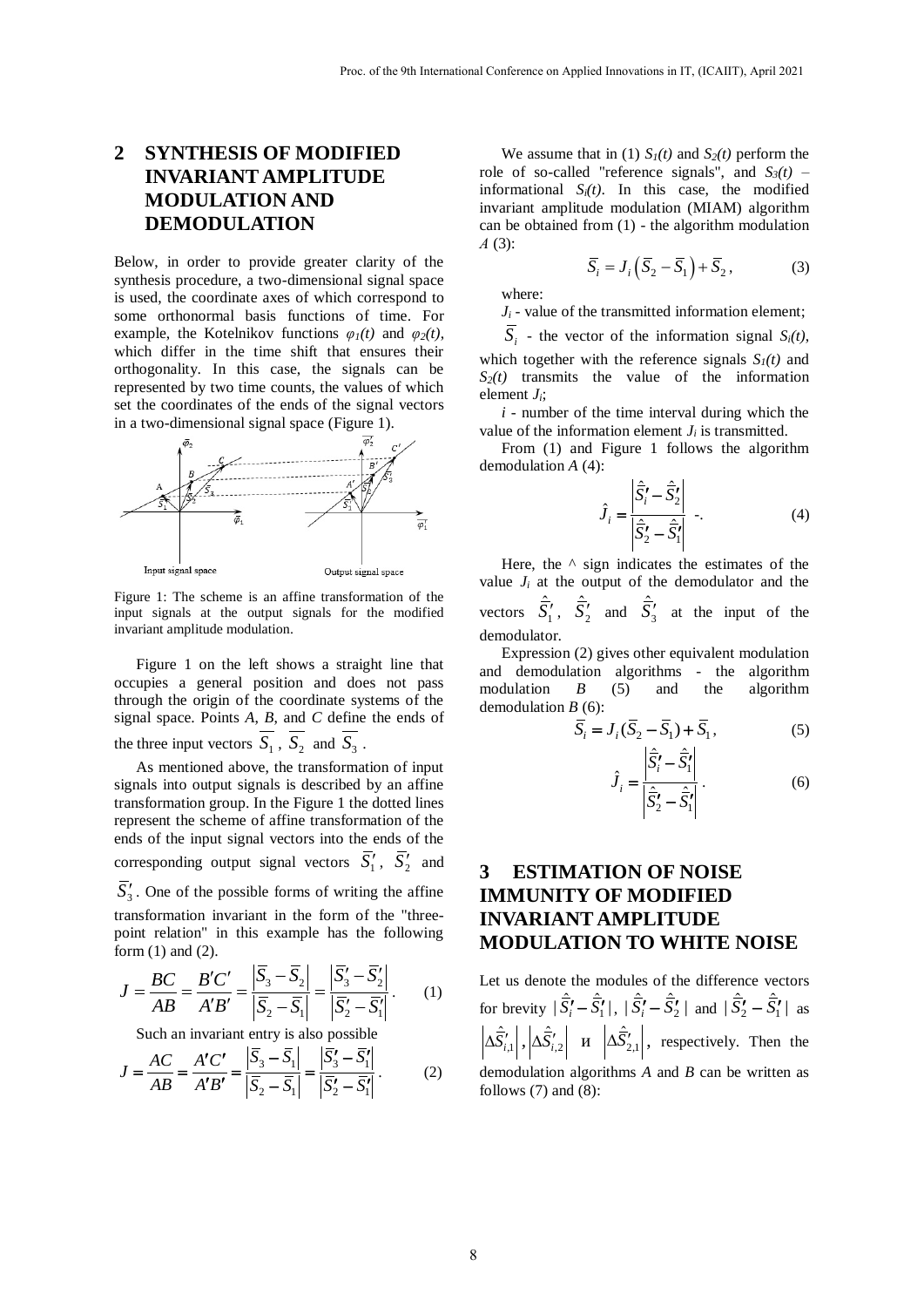$$
\hat{J}_i = \frac{|\Delta \hat{\vec{S}}'_{i,2}|}{|\Delta \hat{\vec{S}}'_{2,1}|};
$$
\n(7)

$$
\hat{J}_i = \frac{|\Delta \hat{\vec{S}}'_{i,1}|}{|\Delta \hat{\vec{S}}'_{2,1}|}.
$$
\n(8)

Taking into account the influence of white noise *n*(*t*) on the transmitted signals  $S_i(t)$ ,  $S_2(t)$ , and  $S_1(t)$ for estimating the lengths of difference vectors  $\Delta \overline{S}'_{i,1}$ ,  $\Delta \overline{S}'_{i,2}$  and  $\Delta \overline{S}'_{2,1}$  can be written (9), (10), (11)

$$
|\Delta \hat{\overline{S}}'_{i,1}| = |\Delta \overline{S}'_{i,1}| + n_i - n_1; \tag{9}
$$

$$
|\Delta \hat{\overline{S}}'_{i,2}| = |\Delta \overline{S}'_{i,2}| + n_i - n_2; \qquad (10)
$$

$$
|\Delta \hat{S}'_{2,1}| = |\Delta \overline{S}'_{2,1}| + n_2 - n_1, \qquad (11)
$$

where  $n_i$ ,  $n_2$ ,  $n_1$  - are the values of the projection lengths of the vectors of realizations of white noise interference on the direction set by the line passing through the points *A'*, *B'*, *C'* (Figure 1), and affecting the transmitted signals  $Si(t)$ ,  $S_2(t)$ , and  $S_1(t)$ , respectively.

It is known that the projections of the white noise realization vector in any orthonormal basis are Gaussian random variables with  $\sigma_{w,n}^2$  and zero expectation [3].

With this in mind  $(9)$ ,  $(10)$ ,  $(11)$  they are Gaussian random variables with mathematical expectations  $\Delta \bar{S}^{\prime}_{i,1} \big|$  ,  $\big| \Delta \bar{S}^{\prime}_{i,2}$ и  $|\Delta S'_{2,1}|$ and dispersions  $2\sigma_{w.n.}^2$ .

Values  $\hat{J}_i$  in algorithms (7) and (8) are functionally transformed random variables. As is known [4], for a functionally transformed random variable in the form  $y = \frac{\lambda_2}{\lambda_1}$ 1  $y = \frac{x}{x}$ *x*  $=\frac{\lambda_2}{\lambda_1}$ , the following

inequality holds (12):

$$
\omega(y) = \int_{-\infty}^{\infty} \omega(x_1, x_2) |x_1| dx_1 =
$$
  
= 
$$
\int_{-\infty}^{\infty} \omega(x_1, yx_1) |x_1| dx_1
$$
 (12)

where  $\omega(x_1, x_2 = yx_1)$  - two-dimensional law of probability distribution *x1* and *x2*.

In our case, taking into account the independence of random variables in the numerators and denominators of formulas (7) and (8), we have:

$$
\omega\left(\left|\Delta\hat{\vec{S}}'_{i,2}\right|, \left|\Delta\hat{\vec{S}}'_{2,1}\right|\right) = \omega\left(\left|\Delta\hat{\vec{S}}'_{i,2}\right|\right)\omega\left(\left|\Delta\hat{\vec{S}}'_{2,1}\right|\right)
$$

$$
\omega\left(\left|\Delta\hat{\vec{S}}'_{i,1}\right|, \left|\Delta\hat{\vec{S}}'_{2,1}\right|\right) = \omega\left(\left|\Delta\hat{\vec{S}}'_{i,1}\right|\right)\omega\left(\left|\Delta\hat{\vec{S}}'_{2,1}\right|\right)
$$

In accordance with (12), we obtain the following expression for the conditional probability density of estimates of the values of information elements  $\hat{J}_i$ at the output of the demodulator for algorithm *A* (13):

$$
\text{h m } A \text{ (13):} \\
\omega \Big( \hat{J}_i / J_i \Big) = \frac{1}{4\pi \sigma_{w.n. -\infty}^2} \int_{-\infty}^{\infty} e^{-a} \left| A \hat{S}_{2,1}' \right| d \left| A \hat{S}_{2,1}' \right|, \quad (13)
$$

$$
(i + i) 4\pi\sigma_{w.n.}^2 \rightarrow 2i + 2i + 2i + 2i
$$
  
where 
$$
a = \frac{(\left| \Delta \hat{S}_{2,1}' \right| - \left| \Delta \bar{S}_{2,1}' \right|)^2 + \left[ (\hat{J}_i - J_i) \left| \Delta \bar{S}_{2,1}' \right| \right]^2}{4\sigma_{w.n.}^2}
$$

For example, graphs were calculated in the MATLAB environment  $\omega(\hat{J}_i / J_i)$  (Figures 2 - 5) when using reference signals with the length of the difference vector  $|\Delta \overline{S}'_{2,1}| = 1$  and  $|\Delta \overline{S}'_{2,1}| = 2$  and values of transmitted information elements  $J_i = 1, 2,$ 3, 4, 5, 6 for interference power  $\sigma_{w,n}^2$  =0,1 and  $\sigma_{w,n}^2$  =0,2 [5].



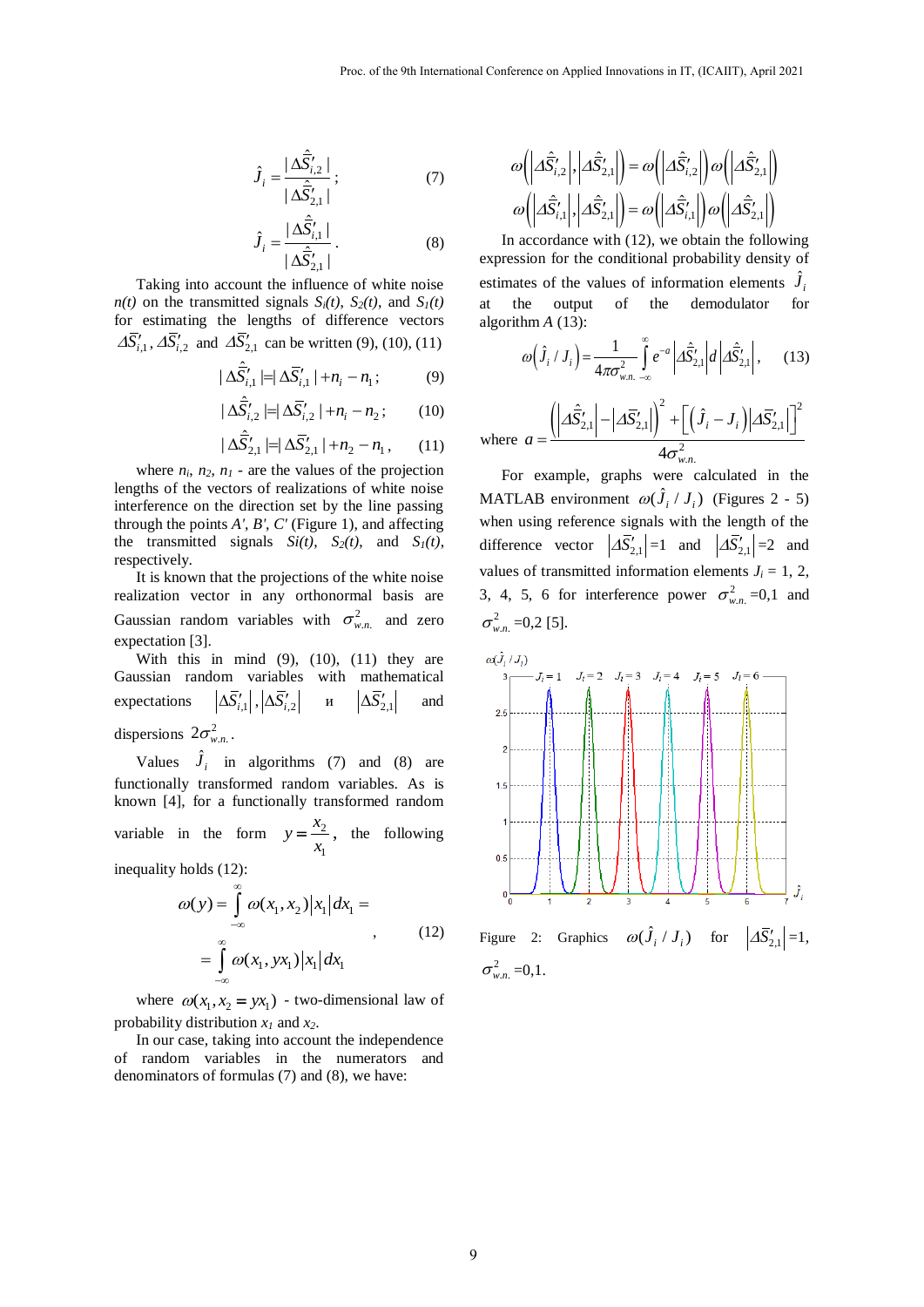

As follows from these graphs, an increase in the length of the vector of the difference between the vectors of two reference signals leads to a decrease in the variance of estimates of the values of information elements at the output of the demodulator. Therefore, by choosing the required length of the difference vector, it can be provided the necessary minimization of the area of mutual overlap of graphs  $\omega(\hat{J}_i / J_i)$ , that is, the required fidelity of the  $J_i$  transmission.

### **3 CONCLUSIONS**

The proposed communication system with modified invariant modulation is a further generalization of the known system with invariant amplitude modulation [1].

The advantage of this communication system is that there is no need to ensure the similarity of the forms of the signals used, as is the case with the prototype. The line of location of the ends of the vectors of transmitted signals can occupy an arbitrary position. This circumstance can be used to increase the degree of secrecy of transmitted messages, similar to the well-known method of carrier frequency tuning.

In addition, when changing the sequence of transmission of reference signals, taking into account the lengths of their vectors, it becomes possible to transmit a sign of positivity or negativity of the values of information elements. For example, a positive sign may be that the first time reference signal has a shorter vector length compared to the vector length of the second time reference signal. The negative sign is transmitted in the reverse order of the reference signals [5].

Thus, the proposed modified invariant modulation allows to double the volume of the alphabet of information elements compared to the prototype.

#### **REFERENCES**

- [1] V. V. Lebedyancev, "Development and research of methods for analysis and synthesis of invariant communication systems," Dissertation for the degree of doctor of technical sciences, Novosibirsk, 1995.
- [2] N. V. Efimov, Higher geometry, Moscow, Nauka, 1978, 576 p.
- [3] B. R. Levin, Theoretical foundations of static radio engineering, 1st ed., Moscow, Sovetskoe radio, 1969, 752 p.